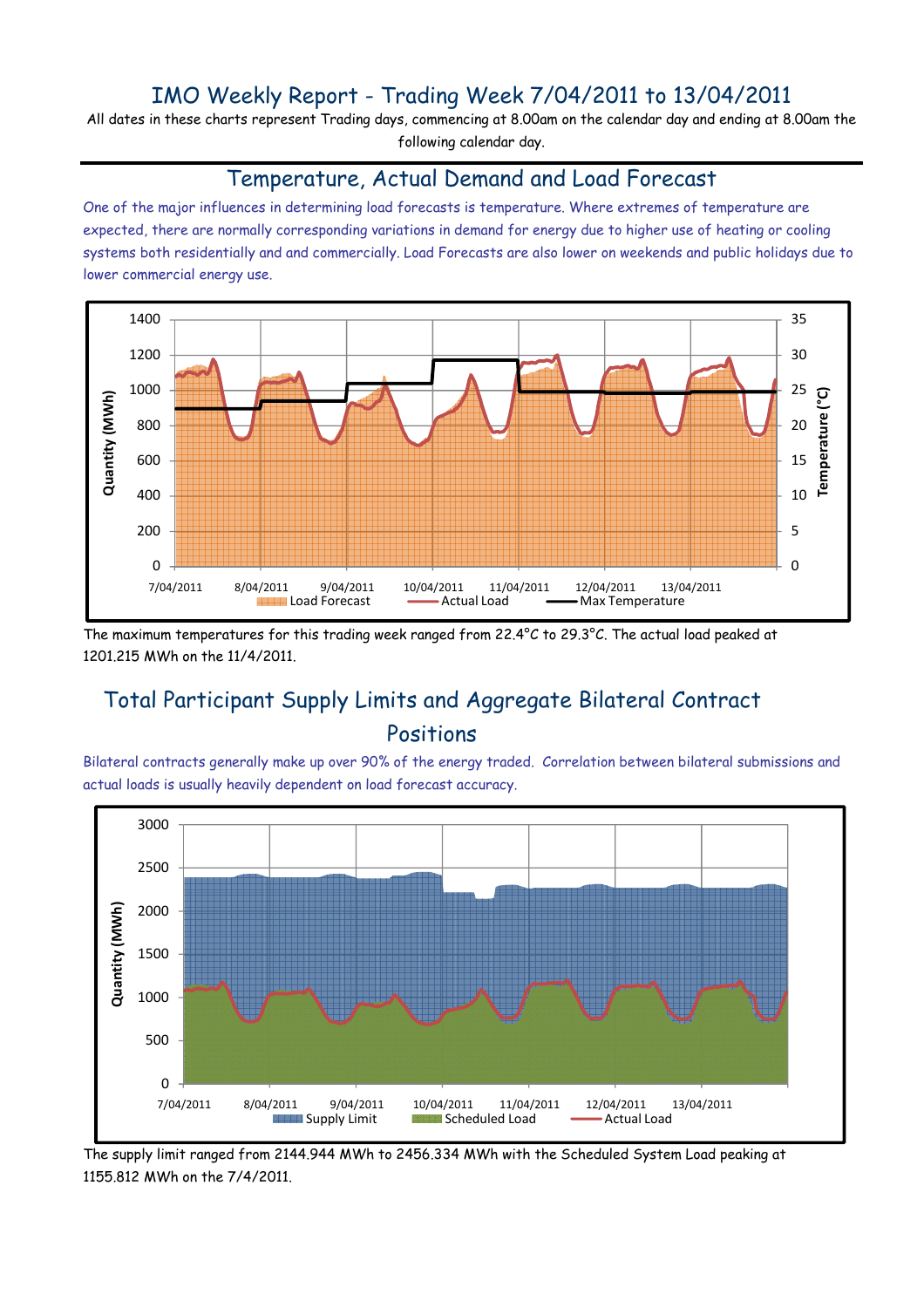### Net Balancing Market Trades

Bilateral contracts and STEM trading are generally based on the forecast energy requirements of Participants. When the forecast requirements are higher or lower than the actual requirements for a day, this Market energy must be bought and sold in the balancing mechanism. This graph shows the estimated net balancing trades.



The majority of the balancing activity this week occurred within Balancing Supply. The maximum balancing demand for the week reached 146.749 MWh on the 13/4/2011. The maximum balancing supply for the week reached -148.52 MWh on the 9/4/2011.

#### Total Traded Energy

This chart represents a comparison between the total net energy that is traded in Bilateral Contracts, the STEM and the balancing mechanism. Balancing Supply represents cases in which the total contract position is greater than the demand and customers must supply energy back to balancing. Balancing Demand represents cases in which the total contract position is less than the demand and customers must purchase energy from balancing.



Total balancing supply equalled -13919.38 MWh whereas total balancing demand equalled 3717.96 MWh. The Total STEM Traded quantity was 13896.369 MWh, with the STEM Clearing Quantity ranging between 5.295 MWh and 102.469 MWh.